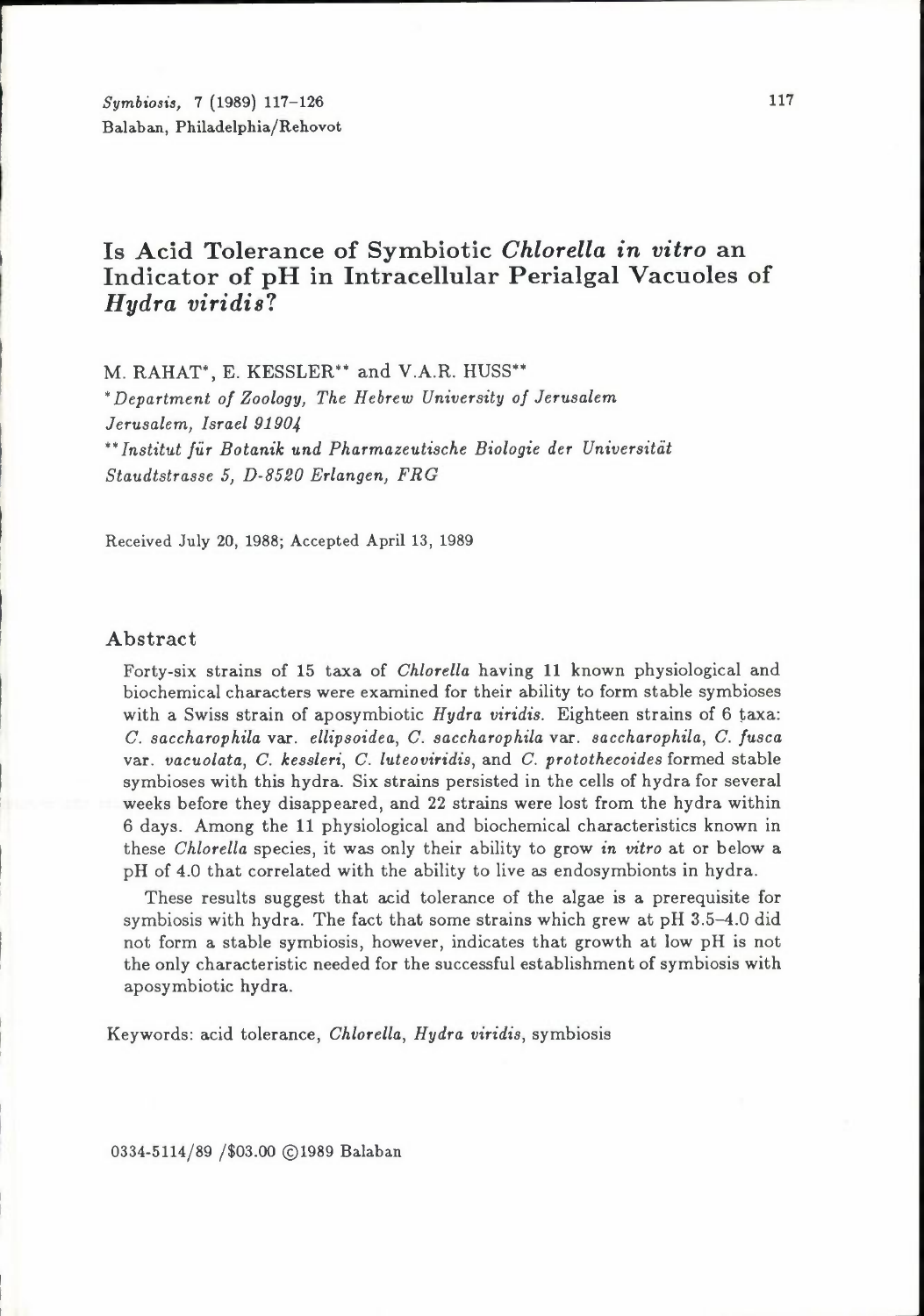## 1. Introduction

The green *Hydra viridis* hosts *Ch/ore/la-like* algae in its endodermal cells which cannot be cultured *in vitro* (Park et al., 1967; Pardy, 1974). The physiological characteristics of these algae as separate self-sufficient organisms are therefore unknown. However, many free-living species of *Chlorella* have been studied for their physiological and biochemical characteristics (Kessler, 1982, 1987; Kessler et al., 1988).

Aposymbiotic *H. viridis* from which "native" symbiotic algae have been removed, can form stable symbioses with some strains of free-living chlorellae but not with others (Rahat and Reich, 1984, 1985). For the "native" symbiotic chlorellae it has been speculated that their interaction with the host is based on an excretion of maltose by the algae in an acid perialgal vacuole (Cernichiary et al., 1969; Douglas and Smith, 1984). To date however, no direct measurements of pH in the perialgal vacuole of hydra have been reported. We describe here correlations between *in vitro* acid tolerance of free-living chlorellae and their ability to live as endosymbionts in cells of *H. viridis.* 

### *Algae*

The strains of *Chlorella* used in our experiments are listed in Table 1; most of them are from the collection of algae at Göttingen (numbers 211-) and Cambridge (numbers 211/). All these species can be identified by well defined chemo-taxonomic characteristics (Kessler, 1982, 1987; Kessler et al., 1988; Rahat and Reich, 1984, 1985).

Stock cultures of these algae were maintained on BBM+/agar slants (Rahat and Reich, 1985), or on the media of Kessler and Czygan (1970), or Kessler and Zweier (1971), solidified with 1.5% agar.

# *Measurement of acid tolerance in vitro*

For the determination of acid tolerance, the algae were grown in 250 ml glass tubes under continuous illumination of  $\sim$  6000 lx from white fluorescent lamps, at 25°C in a water thermostat (Kniese, Marburg-Marbach) and gassed with air  $+ 2\%$  CO<sub>2</sub> (Kessler et al., 1988).

The culture media (pH 6.4) of Kessler and Czygan (1970) with nitrate, or Kessler and Zweier (1971) with ammonium+ thiamine for *C. protothecoides,*  were acidified with dilute HCL in steps of 0.5 units to pH 2.0-6.0. After inoculation from agar slants algal growth was observed for two weeks. The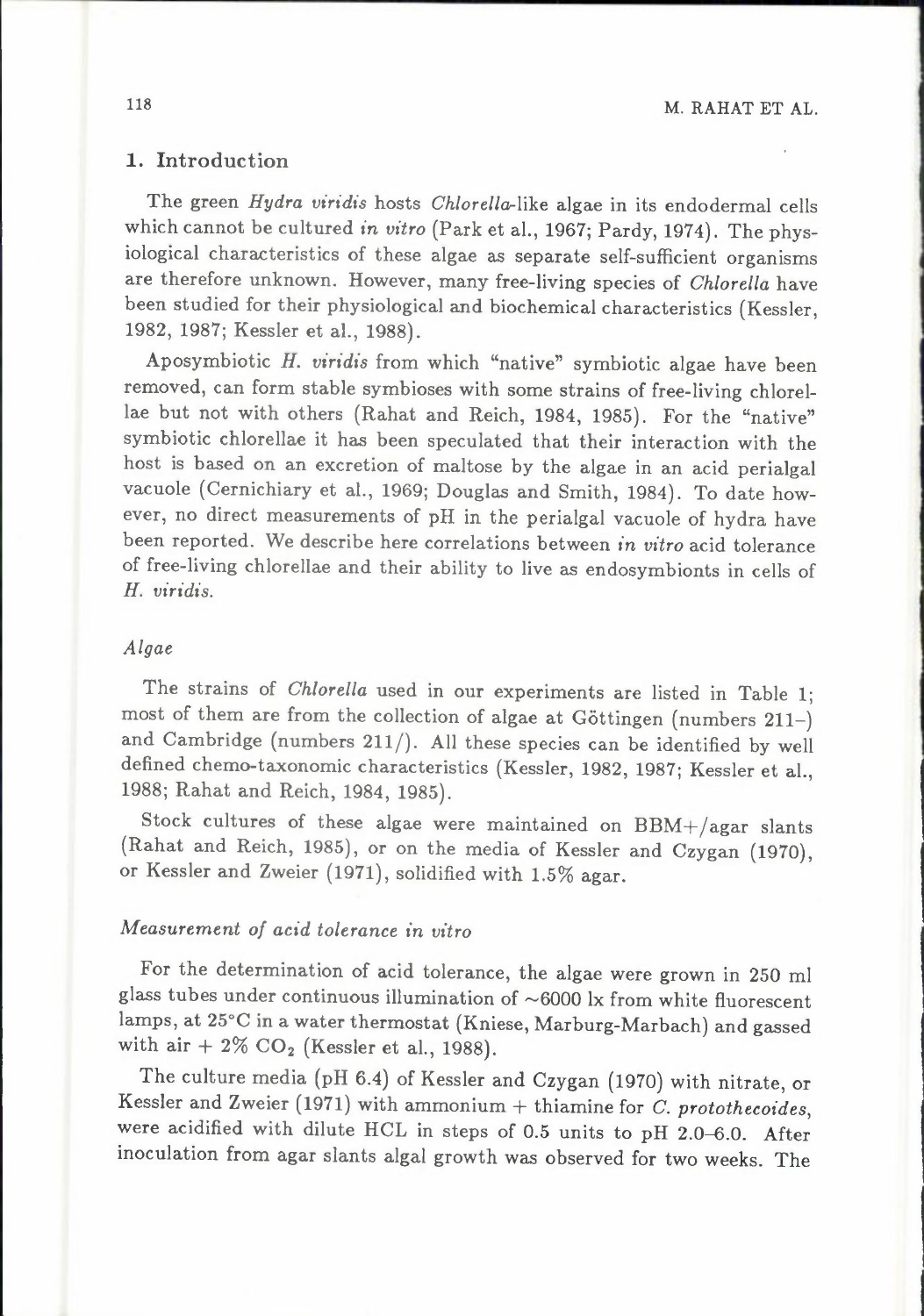|              |                              | Symbiotic  | Lowest pH        |                 |                 | Symbiotic    | Lowest pH       |
|--------------|------------------------------|------------|------------------|-----------------|-----------------|--------------|-----------------|
|              | Species                      | states     | for growth       | Strain          | Species         | states       | for growth      |
|              |                              |            | in vitro         |                 |                 |              | in vitro        |
|              | C. saccharophila var.        | Symbiotic  | 2.0              | 211/1e          | C. vulgarie     | Nonsymbiotic | 3.5             |
|              | ellipsoidea                  |            |                  | 211/21          |                 |              | 4.0             |
|              | C. sacch. var. saccharophila | π          | 2.0              | <b>UTEX 130</b> | r,              |              | 4.0             |
|              | z                            |            | 2.0              | <b>CE 76</b>    | r,              |              | $\ddot{4}$ .0   |
|              | £                            | \$,        | 2.5              | NC64A(M)        |                 |              | $\frac{0}{\pi}$ |
|              | R                            | ż          | 3.0              | $\mathbf{c}$    |                 |              | ੁ               |
|              | C. sacch. var. ellipsoidea   |            | 3.0              | $211 - 11b$     |                 |              | $\frac{0}{4}$   |
| $211 - 2a$   | C. luteoviridia              |            | 3.0              | 211/8k          | C. sorokiniana  |              | $\ddot{ }$      |
| $211 - 11g$  | C. kesaleri                  |            | 3.0              | $211 - 8k$      |                 |              | ë               |
| NC64A(P)     | $\ddot{z}$                   |            | 3.0              | $211 - 11k$     |                 |              | $\tilde{=}$     |
| 211/11n      | C. fusca var. vacuolata      | ż          | 3.0              | $211 - 32$      |                 |              | 4.0             |
| 211/8p       |                              |            | 3.5              | $211 - 34$      |                 |              | 4.0             |
| 211/8b       | $\ddot{ }$                   |            | $3.\overline{5}$ | $211 - 40a$     |                 |              | 4.0             |
| $211 - 8b$   |                              |            | 3.5              | $211 - 40b$     |                 |              | 4.0             |
|              | C. protothecoides            |            | 3.5              | $211-40c$       |                 |              | 4.0             |
|              | $\bar{\mathbf{r}}$           |            | 4.0              | $C-1.1.8$       |                 |              | 4.0             |
| 211/11a      | $\mathbbm{R}$                | E          | $^{4.0}$         | $211/11c$       |                 |              | 4.5             |
| 211/7a       | E                            |            | 4.0              | Sless 1         |                 |              | 4.5             |
| $211 - 7a$   | $\overline{p}$               |            | 4.0              | Prag A 14       |                 |              | 4.5             |
|              |                              |            |                  | $211 - 11d$     |                 |              | 4.5             |
|              | C. fusca var. fusca          | Persistent | 4.0              | $211 - 14a$     | C. zofingiensis |              | 5.5             |
| $211 - 11r$  | C. sp.                       | ÷,         | 4.0              | 211/8e          | C. homosphaera  |              | 6.0             |
| $211 - 30$   | $C.$ sp.                     | ä          | 4.0              |                 |                 |              |                 |
| 232/1        | C. fusca var. rubescens      |            | 4.5              |                 |                 |              |                 |
| $1 - 9 - 30$ | C. sorokiniana               |            | 5.0              |                 |                 |              |                 |
| $C-1.1.9$    | C. mnutissima                |            | 5.5              |                 |                 |              |                 |

*CHLORELLA/HYDRA* SYMBIOSIS

119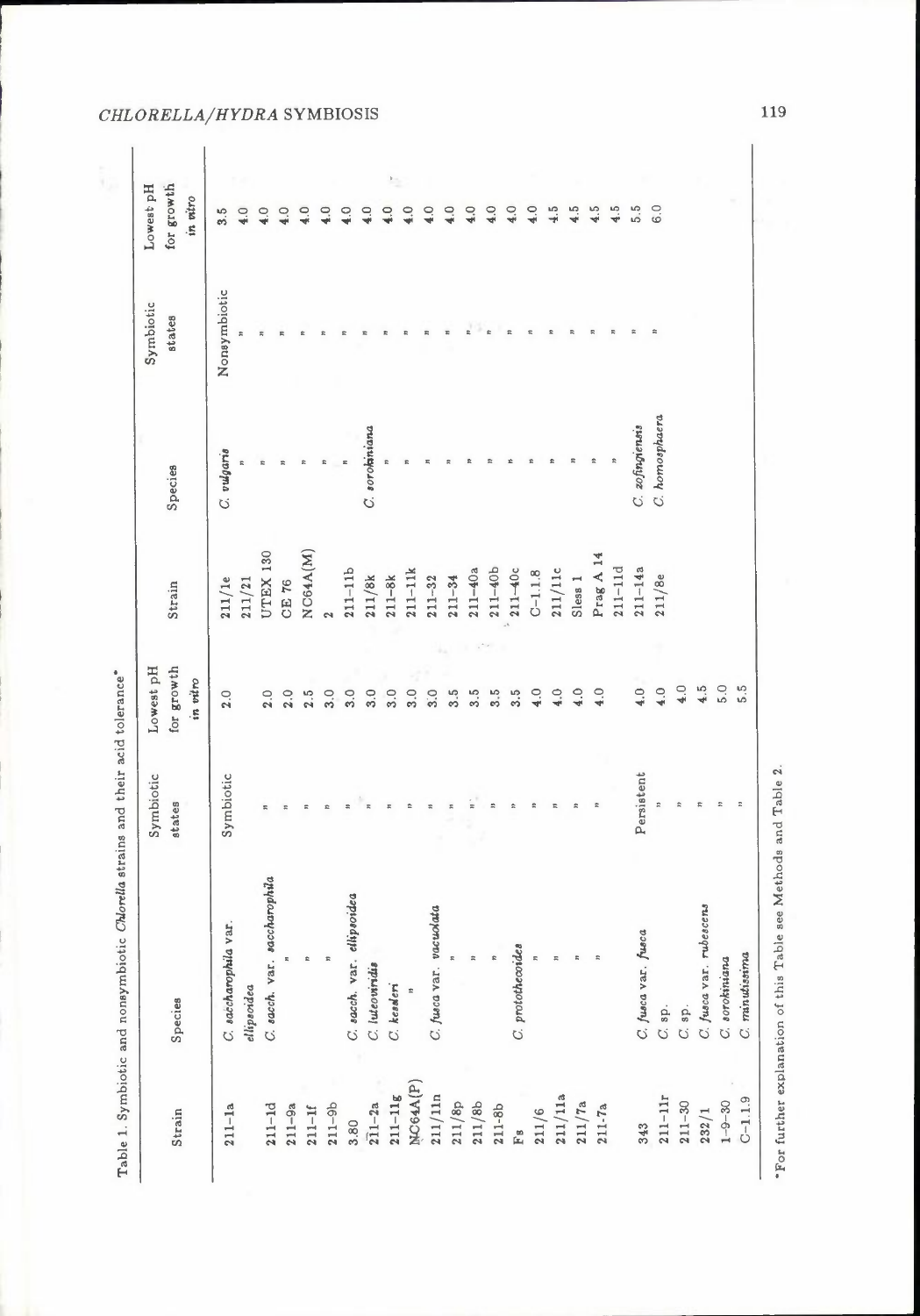acid limit of growth was defined as the lowest pH permitting at least slow but continuous growth, measured as dry weight, within this period (cf. Kessler, 1965).

### *Hydra*

*H. viridis* of the Swiss strain used in the present experiments were grown in M solution (Lenhoff and Brown, 1970), under continuous illumination of  $\sim$ 2500 lx, at 20 $\pm$ 2°C and fed three times a week with freshly hatched larvae of *Artemia* sp.

For the infection of aposymbiotic hydra with the respective strains of chlorellae, 4 to 5 day old larvae of *Artemia* sp. were used as vectors (Rahat and Reich, 1986b).

### 2. Results

# *Formation of symbioses*

As shown in Tables 1 and 2, 18 strains of Chlorellae which belong to six taxa (Kessler et al., 1988), could form stable symbioses with the Swiss *H. viridis,* six strains persisted in the cells of the hydra for several weeks before they were lost, and 22 were lost from the hydra within 6 days.

## *Growth in acid media*

Tables 1 and 2 show also the lowest pH at which the various chlorellae could grow *in vitro.* Table 2 sums up the numbers of symbiotic, persistent and non-symbiotic strains and their acid tolerance.

### 3. Discussion

Why is it that only certain algal/hydra associations are met in nature? What is it that enables the initiation of new "living together" by algal colonization of hydra cells? The latter question may be actually asked for the colonization of any biotop by a given organism (Rahat and Reich, 1986a).

The present day symbioses comprise partners that have coevolved for many years {Rahat, 1985b), and are the result of a mutual selection that is reflected in characteristics of the "native" symbiotic algae, e.g. maltose excretion (Cernichiary et al., 1969), and their inability to grow in *vitro.*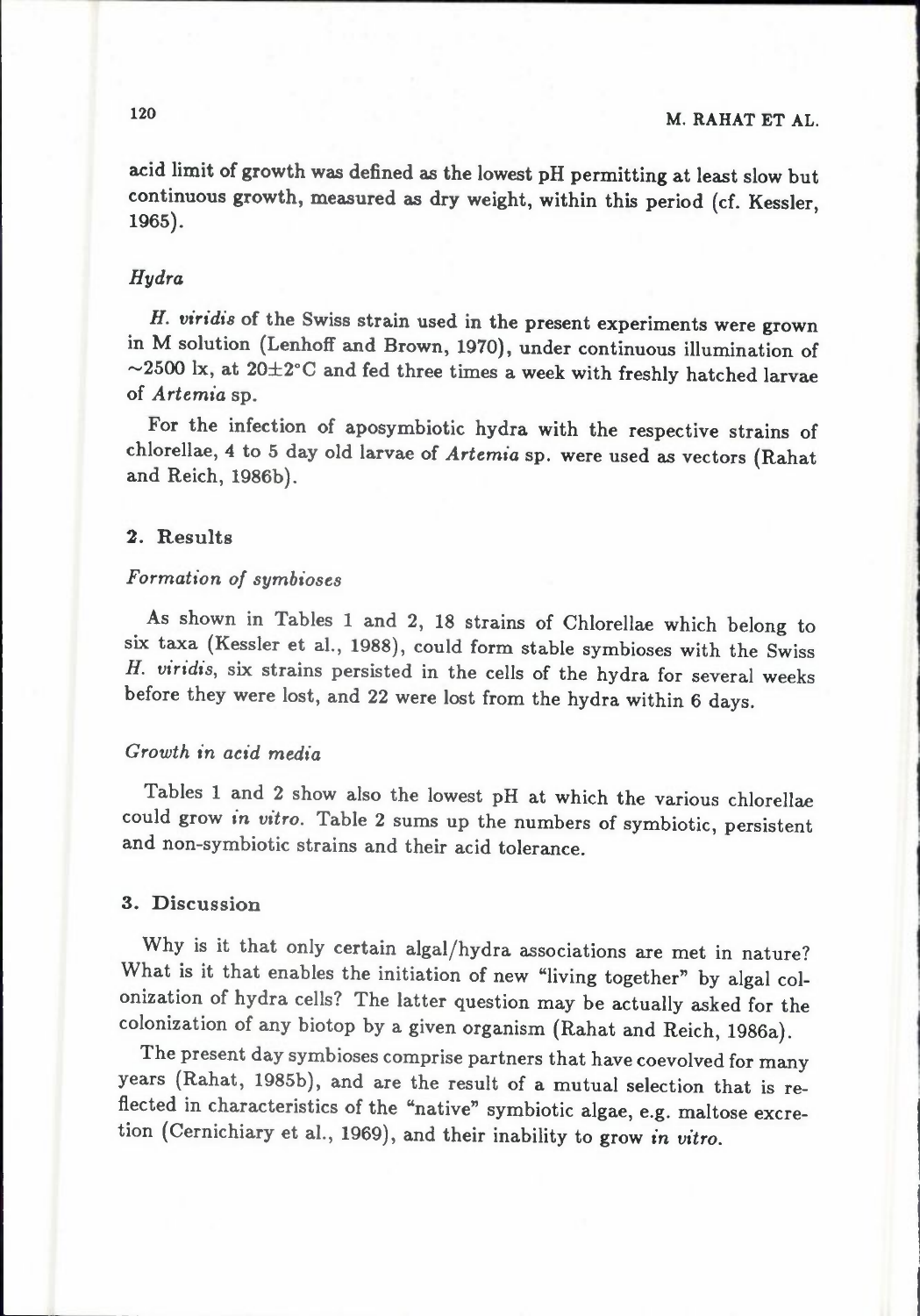| pH limit | Symbiotic (a) | Persistent (b) | Non-symbiotic (c) |
|----------|---------------|----------------|-------------------|
| 2.0      | 3             | n              | 0                 |
| $2.5\,$  |               | о              | 0                 |
| 3.0      | 6             | 0              | 0                 |
| $3.5\,$  | 4             | 0              |                   |
| 4.0      | 4             | 3              | 15                |
| 4.5      | 0             |                | 4                 |
| $5.0\,$  | 0             |                | 0                 |
| 5.5      | 0             |                |                   |
| $6.0\,$  | 0             | 0              |                   |

Table 2. Acid tolerance (lowest pH limit of growth *in* vitro) of *Chlorella* strains that can or cannot form stable symbioses with *Hydra* viridia

(a) *Symbiotic:* Algae reproduce in the cells of the hydra and are passed on to subsequent generations of buds. Rate of 'greening' of hydra differs with different chlorellae. Some hydra get green to the naked eye within 1-2 weeks, in other strains several weeks are required, or the chlorellae can be only seen with a dissection microscope.

[b] *Persistent:* Some algae might be found in the hydra even several weeks after infection, but they are slowly diluted out and no stable symbiosis is formed.

(c) *Non-symbiotic:* Six days after infection no algae are found in the hydra.

In our study we tried to identify characteristics of free-living chlorellae that can survive in the cells of the Swiss strain of *H. oiridis* and form stable symbioses with this hydra.

In nature all susceptible "symbiotic" hydra are green, as they have been infected by algae some time or other (Rahat, 1985b; Rahat and Reich, 1984, 1986b, 1987). In the laboratory however, we can study the factors needed for the establishment of a "new" symbiosis by infection of aposymbiotic hydra with living algae.

Algae have been used as ecological indicators in open habitats (Schubert, 1984). Symbiotic algae might thus similarly be used as indicators of bioecological differentiation of algae-hosting vacuoles and serve as a unique tool or probe for the study of the intracellular environment. The "calibration" of such a tool would be achieved by the *in vitro* culture of the endosymbiotic algae in a defined synthetic medium. Any factor, or its equivalent, required by the algae in *vitro* would obviously be available to them in the *in vitro*  intracellular algae-hosting vacuole (Rahat and Reich, 1985). A study of *in vitro* growth requirements of chlorellae that can form stable symbioses with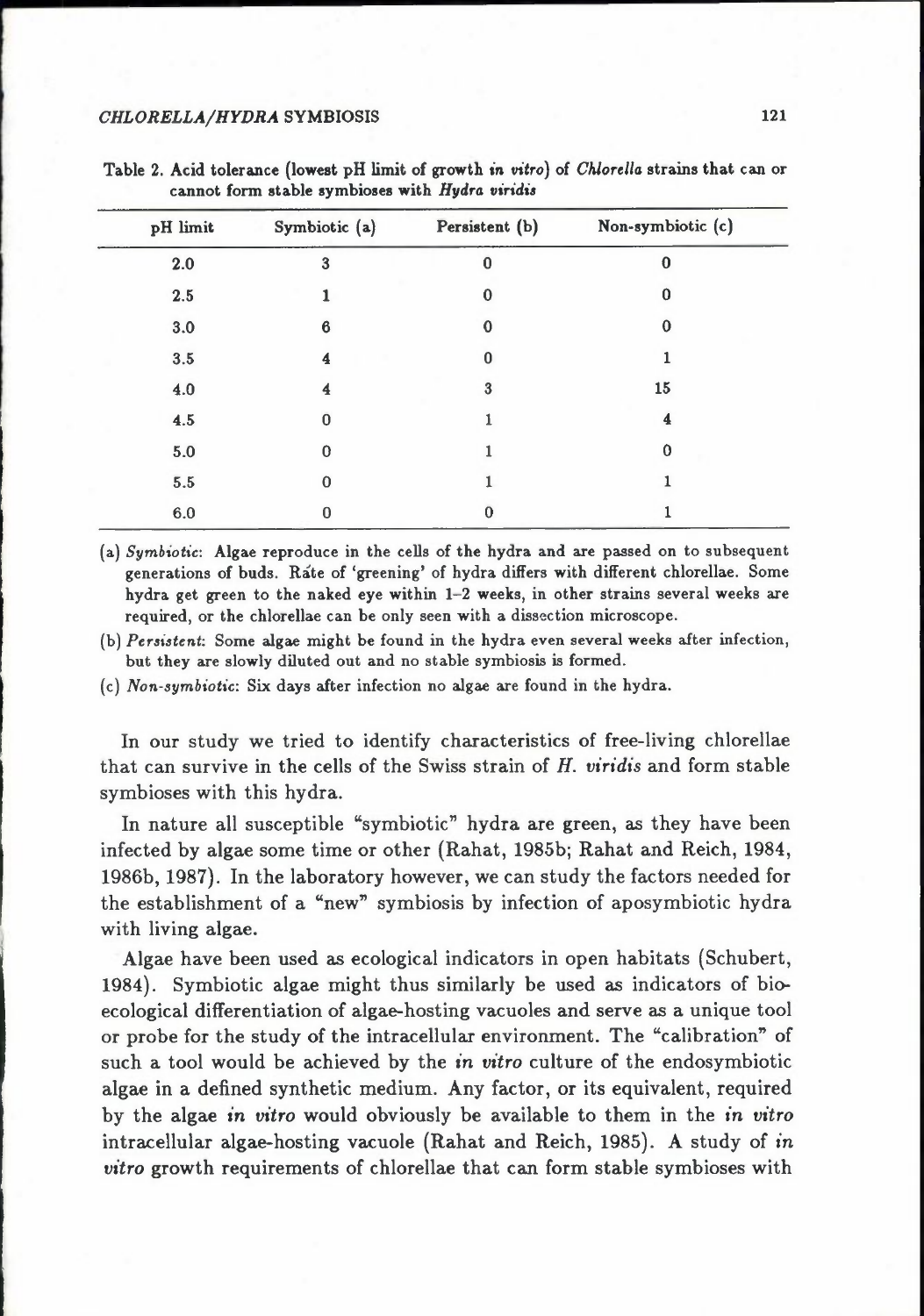hydra, should thus disclose the identity of the required growth factors and conditions present or absent in the respective perialgal cell vacuoles.

Rees (1987), stated that "establishment of the symbiosis results in little or no alteration in host biochemistry. It is simply as though the host were largely oblivious to its symbiont's presence and continued to be an 'aposymbiotic' animal". The inoculation of an alga into a fresh medium *in vitro* and the entry by phagocytosis of an alga into a cell's vacuole might thus be regarded to be analogous (Rahat and Reich, 1986b). In both cases it is the immediate conditions and the composition of the medium that decide about the survival of the alga and its future growth in the new environment.

The intravacuolar pH in a phagosome seems to be of major importance for the survival of an enclosed organism. Heiple and Taylor (1982), have suggested for the ameba *Chaos carolinensis* that "phagosomal and pinosomal pH changes may be required for lysosomal fusion and may be involved in regulation of lysosomal enzyme activity". McNeil et al. (1983), have concluded that "acidification of phagosomes by *Ameba proteus* is initiated ... prior to phagosome-lysosome fusion... endosomal acidification (being) a transmembrane signal in regulating endosome-lysosome formation".

Lowering the pH in a phagosome seems thus to be the mechanism which results in digestion of intracellular intruders. To raise the pH in the phagosome is a means to avoid digestion by the host (Black et al., 1986). Accordingly, algae that can raise the pH in the phagosome and survive phagocytosis, might later resume growth and form stable symbioses. However, although the effect of algae on the environment through their metabolites is known (Lucas, 1961), we do not know if algae do change the pH in the hydra cell vacuole.

Some algae may survive the critical stage of phagocytosis and the effect of vacuolar environment (Hohman et al., 1982), but apparently cannot reproduce at a rate sufficient to compensate for their dilution by the dividing host cells (Rahat, 1985a). This can explain prolonged persistence of algae that are eventually lost from the hydra.

Jolley and Smith (1980), have stated that *Chlo rel/a* strains with sporopollenin in their cell wells, and strains with mesotrophic nutrition, seem to be more acceptable as symbionts in hydra. Our results, however, do not support this assumption: among the six symbiotic species (Kessler et al., 1988), only *C. fusca* var. *vacuolata* is able to produce secondary carotenoids (a property correlated with the presence in the cell wall of sporopollenin; Atkinson et al., 1972; Burczyk, 1987), and only *C. protothecoides* is mesotrophic, i.e. requires reduced sources of nitrogen for growth and is unable to reduce nitrate.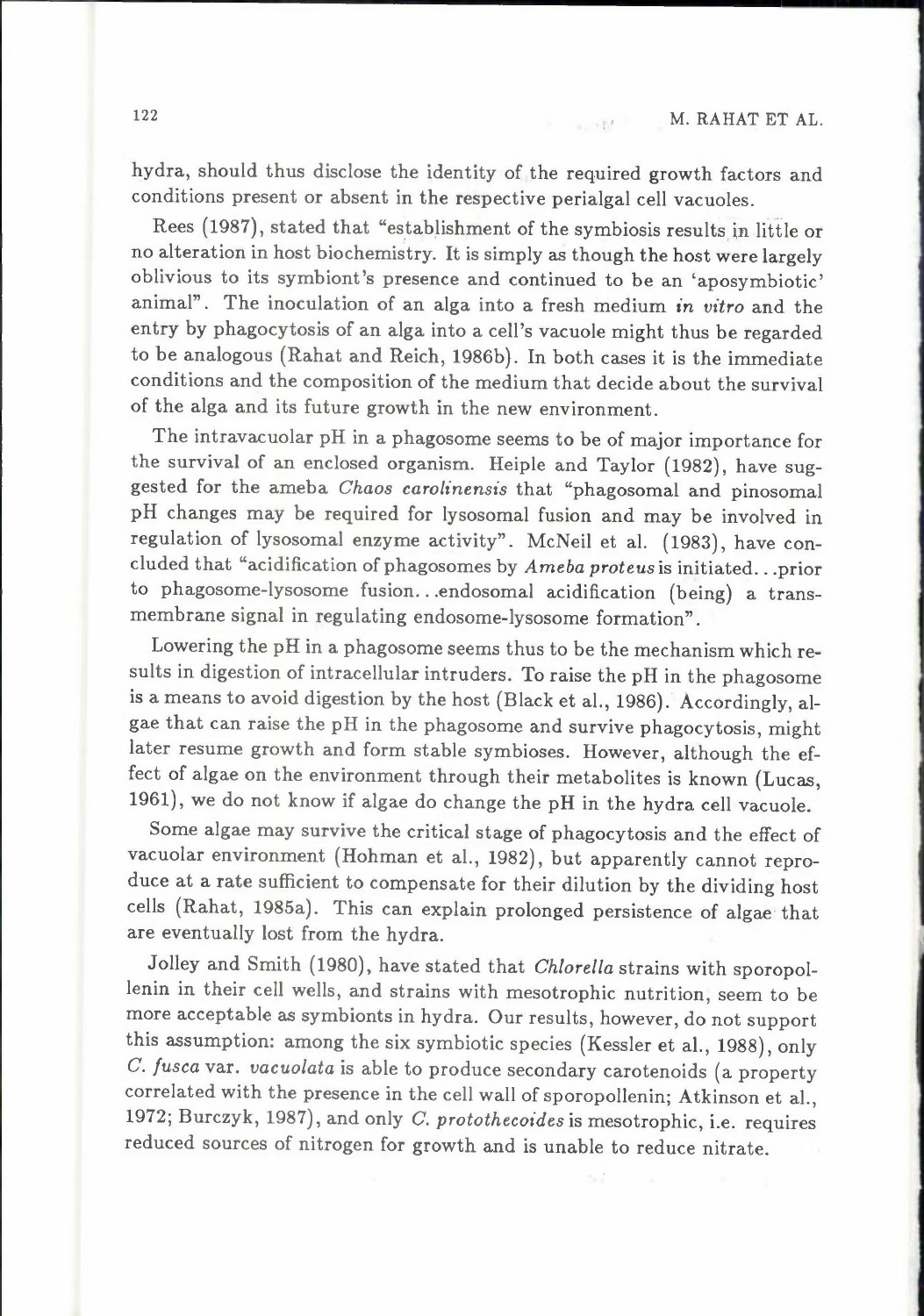#### *CHLORELLA/HYDRA* SYMBIOSIS 123

The overlapping range of pH for the symbiotic, non-symbiotic and persistent algae (Tables 1 and 2), shows that it is not pH alone that enables longlasting symbiosis. Evidently, another species-specific property is required.

Our results show that of the 11 known characteristics of free-living chlorellae (Kessler, 1982, 1987; Kessler et al., 1988), acid tolerance is required to enable them to live as endosymbionts in hydra. May we conclude that the perialgal intracellular "medium" is acid?

There seem to be contradictory data for the algal/hydra interactions (Rahat and Reich, 1987), and for the vacuolar pH and related phenomena.

- 1. Some native symbiotic chlorellae are supposed to excrete maltose into the host vacuole at a pH of 4-5 (Cernichiary et al., 1969; Mews and Smith, 1982; Douglas and Smith, 1984).
- 2. Maltose production by these chlorellae is supposed to be essential for the establishment of this symbiosis (McAuley and Smith, 1982; Mews and Smith, 1982).
- 3. The same chlorellae are supposed to be unable to grow at the above low pH (Douglas and Smith, 1984).
- 4. A low vacuolar pH enhances phagosome-lysosome fusion that may result in the digestion of the chlorellae in the algae-containing phagosome (Heiple and Taylor, 1982; Dean et al., 1984; McNeil et al., 1983).
- 5. Our present results show that only chlorellae that can grow *in vitro* at a low pH can form stable symbioses with hydra.

According to the above circumstantial evidence, what is the pH in the algae-hosting vacuole? We conclude that a direct measurement of the pH in the perialgal vacuole is needed to resolve the apparent paradox and enable a reexamination of the above data.

#### Acknowledgement

Our thanks are due to Mrs. Edith Weitemeyer for excellent technical assistance. This work was supported by a grant from the Deutsche Forschungsgemeinschaft.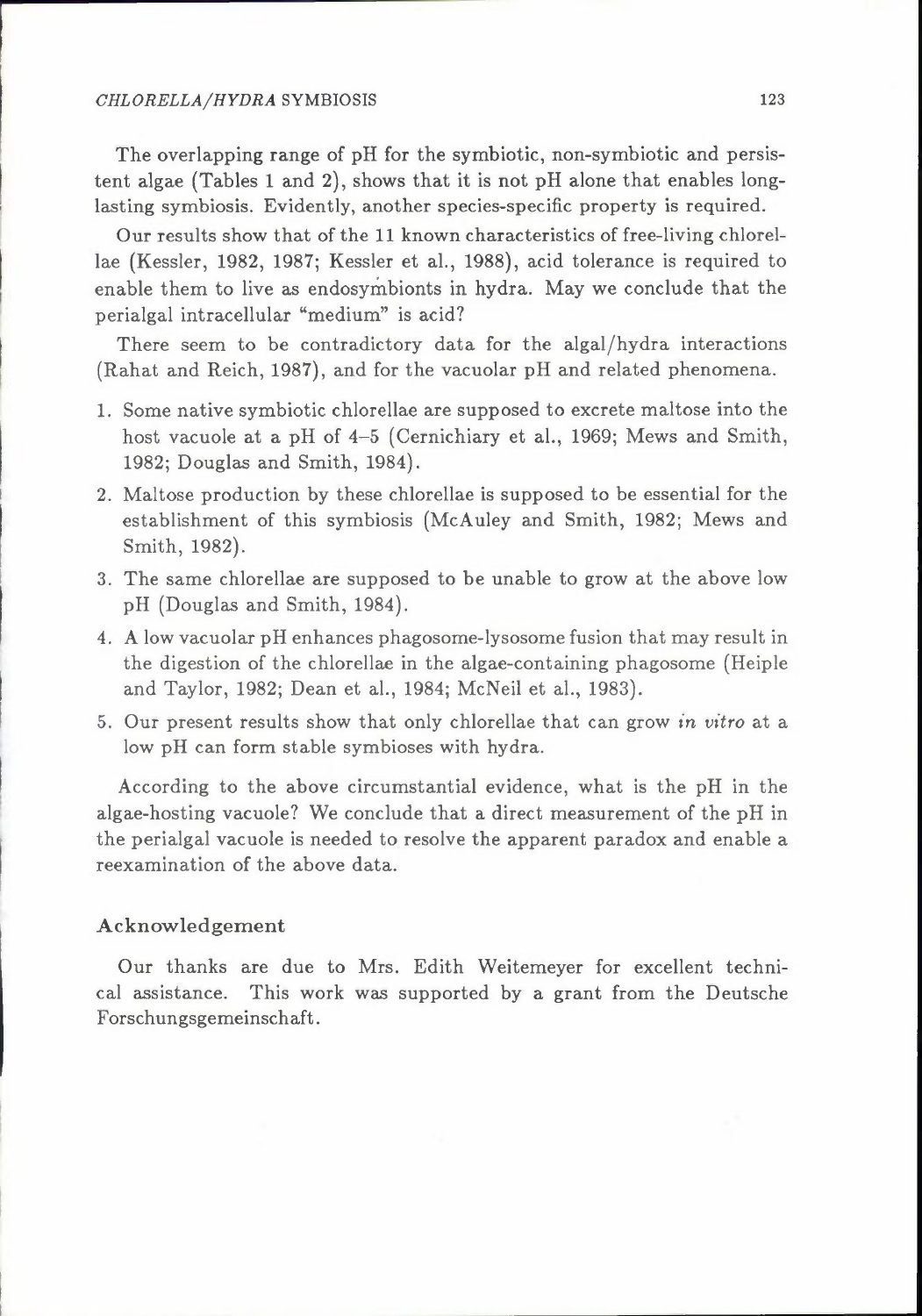#### REFERENCES

- Atkinson, A.W., Gunning, B.E.S., and John, P.C.L. 1972. Sporopollenin in the cell wall of *Chlorella* and other algae: ultrastructure, chemistry and incorporation of <sup>14</sup>C-acetate, studie l in synchronous cultures. *Planta* 107: 1-32.
- Black, C.M., Paliescheske *y,* M., Beaman, B.L., Donovan, R.M., and Goldstein, E. 1986. Acidification of phagosomes in murine macrophages: blockage by *Nocardia asteroides. J. Inf. Di ,.* 154: 952-958.
- Burczyk, J. 1987. Biogeni: relationships between ketocarotenoids and sporopollenins in green algae. *Phyto ihem.* 26: 113-119.
- Cernichiary, E., Muscatin e, L., and Smith, D.C. 1969. Maltose excretion by the symbiotic algae of *Hy dra viridis. Proc. R. Soc. Lond. B.* 173: 557-576.
- Dean, R.T., Jessup, W., and Roberts, C.R. 1984. Effect of exogenous amines on mammalian cells wit 1 particular reference to membrane flow. *Biochem. J.*  217: 27-40.
- Douglas, A.E. and Smith, D.C. 1984. The green hydra symbiosis VIII. Mechanisms in symbiont regulatio 1. *Proc. R. Soc. Lond. B.* 221: 291-319.
- Heiple, J.M. and Taylor, D.L. 1982. pH changes in pinosomes and phagosomes in the ameba *Chaos car, linensis. J. Cell Biol.* 94: 143-149.
- Hohman, T.C., McNeil, F.L., and Muscatine, L. 1982. Phagosome-lysosome fusion inhibited by algal symbiont of *Hydra viridis. J. Cell Biol.* 94: 56-63.
- Jolley, E. and Smith, D.C. 1980. The green hydra symbiosis. II. The biology of the establishment of the association. *Proc. R. Soc. Lond. B.* 207: 311-333.
- Kessler, E. 1965. Physiologische und biochemische Beitrage zur Taxonomie der Gattung *Chlorella.* I. Saureresistenz als taxonomisches Merkmal. *Arch. Mikrobiol.* 52: 291-296.
- Kessler, E. 1982. Chemotaxonomy in the Chlorococcales. In: *Progress in Phycological Research.* Vol. 1. F.E. Round and D.J. Chapman, eds. Elsevier, Amsterdam, pp.111-135.
- Kessler, E. 1987. Separation of *Chlorella ellipsoidea* from *C. saccharophila*  (Chlorococcales): no growth on mannitol and cadmium sensitivity. *Plant Syst. Evol.* 157: 247-251.
- Kessler, E. and Czygan, F.C. 1970. Physiologische und biochemische Beitrage zur Taxonomie der Gattung *Ch/ore/la.* IV. Verwertung organischer Stickstoffverbindungen. *Arch. Mikrobiol.* 70: 211-216.
- Kessler, E., Huss, V.A.R., and Rahat, M. 1988. Species-specific ability of *Chlorella*  strains ( *Chlorophyceae)* to form stable symbioses with *Hydra viridis. Plant Syst. Evol.* 160: 241-246.
- Kessler, E. and Zweier, I. 1971. Physiologische und biochemische Beiträge zur Taxonomie der Gattung *Chlorella.* V. Die auxotrophen und mesotrophen Arten. *Arch. Mikrobiol.* 79: 44-48.
- Lenhoff, H.M. and Brown, R.D. 1970. Mass culture of hydra: an improved method and its application to other aquatic invertebrates. *Lab. Anim.* 4: 139-154.